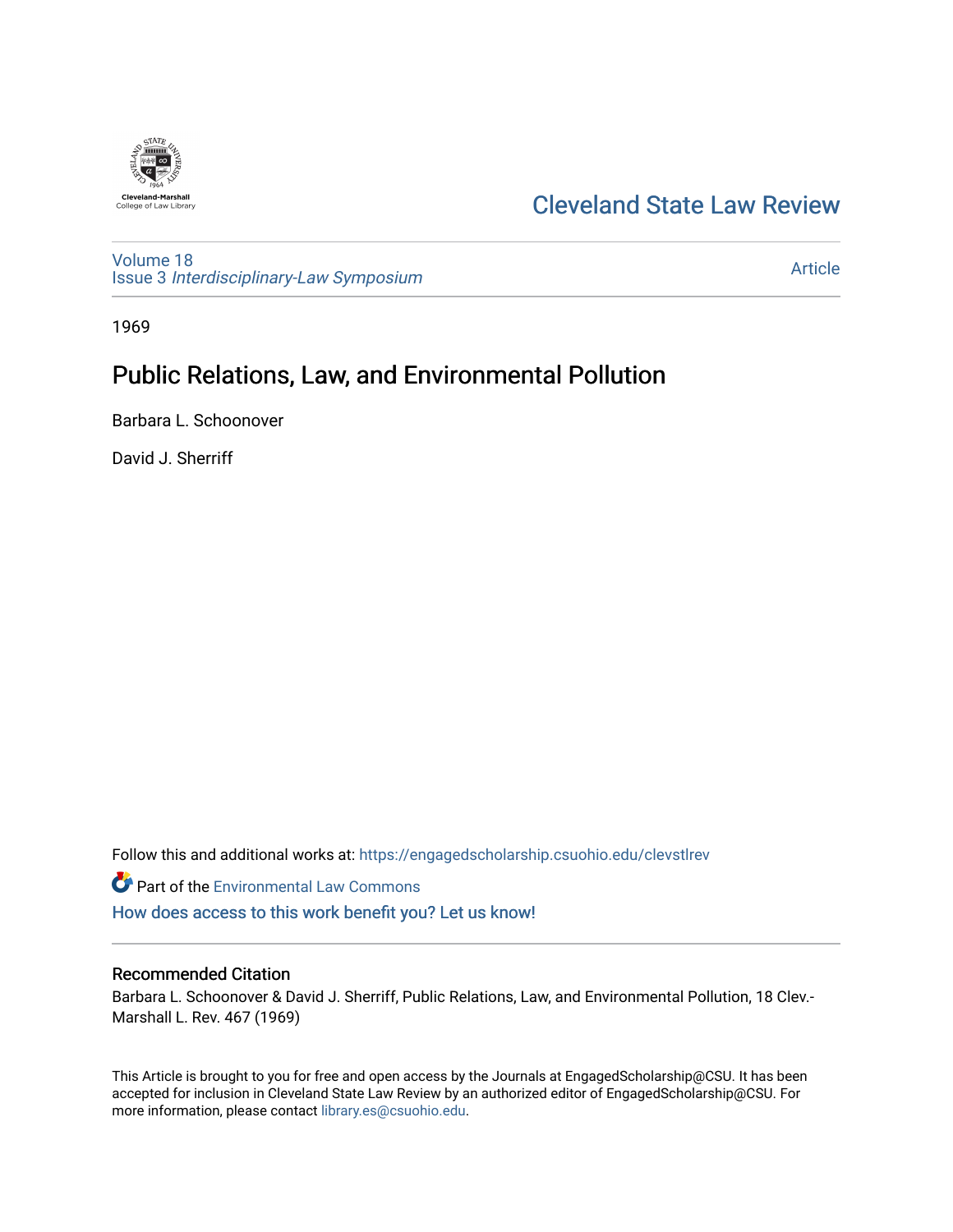## *Public Relations, Law, Environmental Pollution*

*Barbara L. Schoonover\* and David J. Sherriff\** **\***

THE RELATIONSHIP BETWEEN THE BUSINESS or profession of *public relations* and the law is an interesting one. In most businesses and professions, contacts with the law are largely limited to those in which the law is a regulator of activity. In public relations, however, the relationship is a complementary one, in which the law acts as the formulator of the rules of society and public relations serves as the interpreter of them to the people.

Beyond that, *public relations often can support the law by creating an atmosphere in which the law can more effectively perform its func*tion of protecting the people and preserving the health of society. Perhaps nowhere is this more evident than in the area of air and water pollution control.

#### **A Typical Problem: Pollution**

There can be no doubt that air and water pollution are among the gravest problems facing the country today. Throughout the nation the pollution of our lakes, our streams, and our air is increasing annually at an alarming rate. A few examples will serve to illustrate the scope of the problem.

Today about one-fourth of Lake Erie is all but dead. Some 2600 square miles of water contain almost no oxygen and no fish. The surface is covered with scum. While, in the natural course of events, lakes die over a period of geologic ages, the deterioration of Lake Erie is measured in years.' The story of water pollution is repeated in many of the nation's rivers: the Merrimack, Nashua, Hudson, Grand, Arkansas, Columbia, Sacramento-all are severely polluted.<sup>2</sup>

The reason for the extensive pollution?: United States Public Health Service statistics show that ten times as much industrial waste per million persons went into our waters in 1960 as in 1910, and three times as much municipal waste per million persons.<sup>3</sup> In the case of Lake Erie, nearly one and one-half million pounds a day of suspended solids go into the lake from the Detroit River alone.4 Cleveland contributes almost a billion and a half gallons of inadequately treated sewage daily.<sup>5</sup>

- **3** *Id.* at **61.**
- *4 Id.* at **63.**
- *5 Id.* at **67.**

**<sup>\*</sup>** Public Relations Consultant, in the firm of William Silverman & Co.; Cleveland, Ohio; B.A., Ohio Univ.

<sup>\*\*</sup> B.A., Ohio State Univ.; Third-year student at Cleveland-Marshall College of Law, Cleveland State Univ.

<sup>1</sup> Moss, The Water Crisis **56** (1967).

<sup>2</sup> *Ibid.* at 57.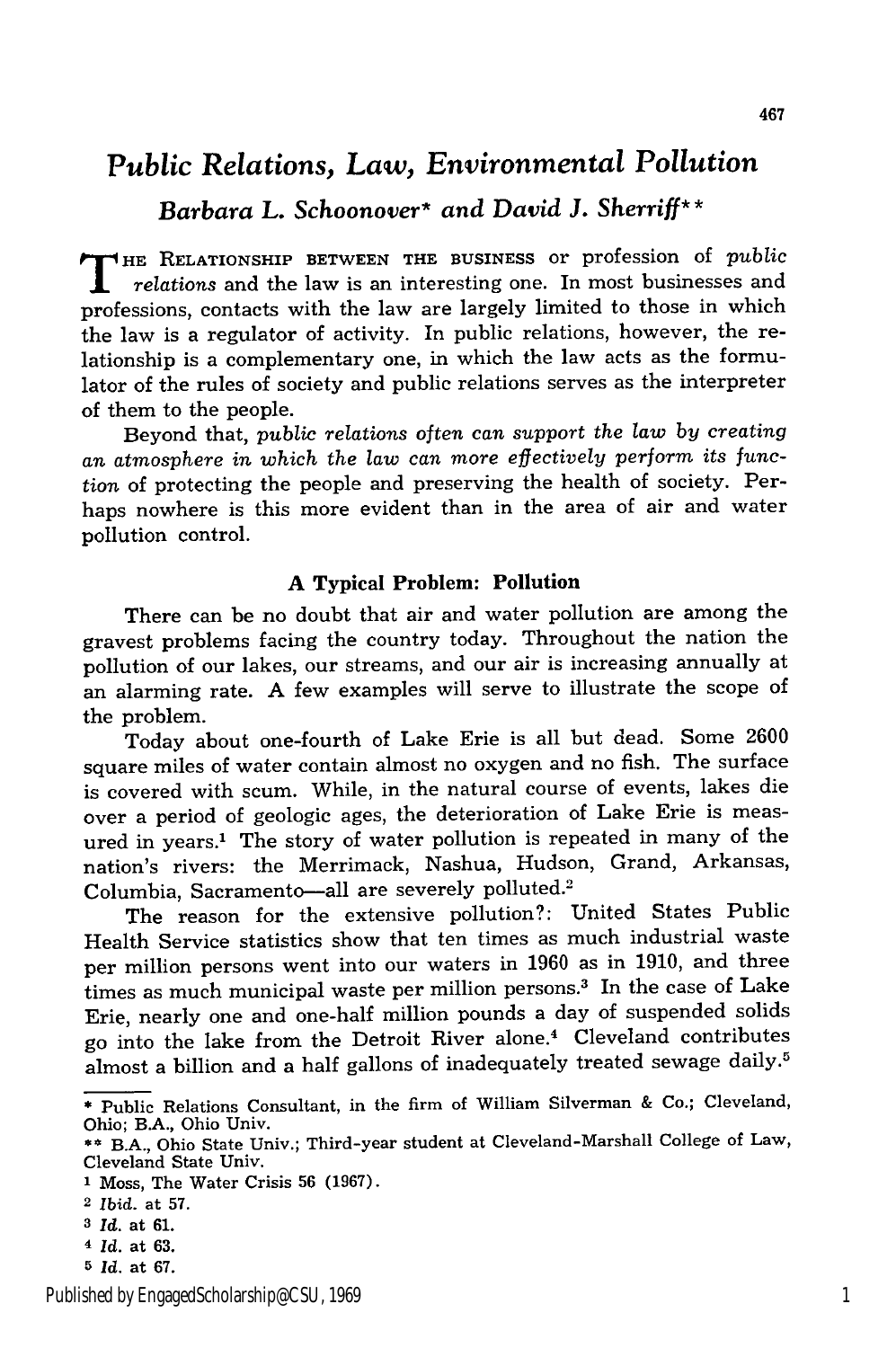Other cities along the lake add their share to the volume of waste products fouling the lake.

The pollution of our air is just as serious. Every large American city has dirty air. The federal government estimates that more than 60 large urban areas throughout the nation have extremely serious air pollution problems and probably no American city of more than 50,000 people enjoys clean air all year long.6

William Wise, in his book, *Killer Smog,7* makes a startling prediction if the air pollution in our cities is not reduced:

The conditions are favorable for [a large-scale tragedy] in any of a dozen of the nation's most populous cities. A mass of still air drifting slowly eastward, an intense thermal inversion, and then five, six, seven days of increasingly poisonous smog. The air will look bronze, almost copper-colored, as it did during New York's 1966 Thanksgiving smog. It will smell "smoky" to some, while to others it will seem to be "distinctly sulfurous." Thousands will notice a burning sensation in their eyes; other thousands will develop symptoms of bronchitis or asthma for the first time; additional hundreds -or even thousands-will suffer heart failure or choke to death for lack of oxygen. And when the mortality statistics have been collected and analyzed, the rest of the country will read in its newspapers and hear on its television sets about a vast new killer smog **...** From every appearance, a... tragedy is now being prepared in America . . . and there is very little time left in which to prevent it.<sup>8</sup>

This sounds like a science fiction story-but it has already happened; in 1952, in London.

There are, of course, laws on the books to curb air and water pollution. In 1963, Congress passed the Clean Air Act,<sup>9</sup> which provides guidelines for air pollution control to be implemented at the local level. Local laws vary from area to area. For example, Cleveland enacted in 1957 an Air Pollution Control Ordinance<sup>10</sup> which was amended in 1962.11 The original Act provided for two five-year amnesty periods, to enable local industries to achieve compliance with the code.<sup>12</sup> The second amnesty period expired on December 31, 1967, with a substantial number of industries still not complying with the provisions of the code. Basically, the code regulates the type of equipment which industrial plants may use and sets limits to the amount of pollutants which may be released into the air by industrial polluters. It also provides penalties for those who violate the code. Cleveland's City Council is presently in

468

**<sup>6</sup>**Wise, Killer Smog 176 (1968).

**<sup>7</sup>***Ibid.*

*S Id.* at **177.**

**<sup>9</sup>** 77 Stat. 392 (1963), 42 U.S.C. § 185 (Supp. V., 1963).

**<sup>10</sup>**Codified Ordinances of City of Cleveland, Part V, sec. 4.00 (1957).

*<sup>11</sup>Ibid.,* Part V., sec. 4.00 (1962).

**<sup>12</sup>***Id.* at sec. 4.014.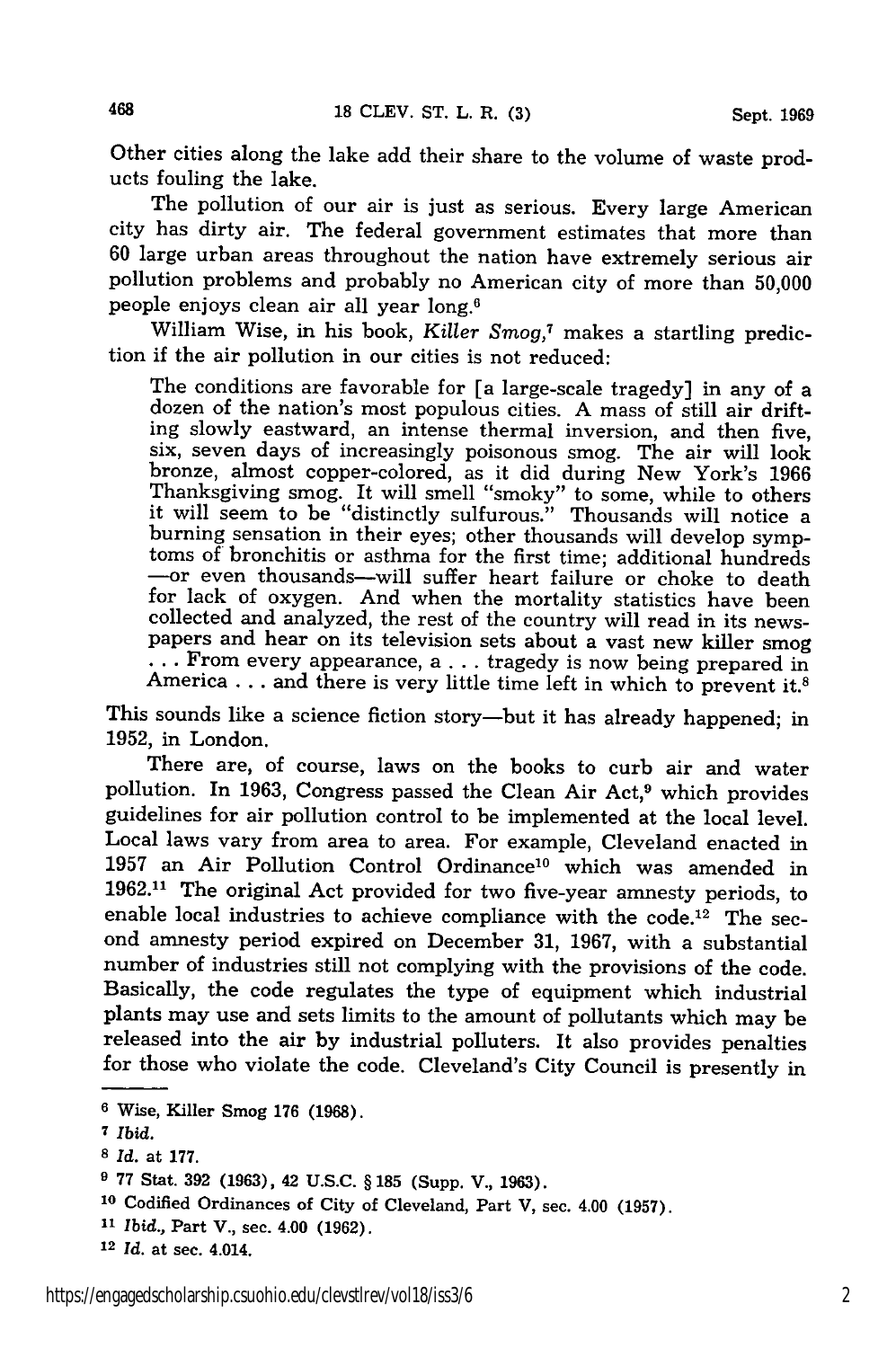the process of conducting hearings in an effort to adopt a new and stricter code which will (hopefully) achieve the desired results.

The basic law on water pollution is the Federal Water Pollution Control Act,13 first passed in 1957 and subsequently amended. The key provision is Section 8A, which states:

The pollution of interstate or navigable waters in or adjacent to any State or States (whether the matter causing or contributing to such pollution is discharged directly into such waters or reaches such waters after discharge into a tributary of such waters) which endangers the health or welfare of any persons, shall be subject to abatement as provided in this Act.

In effect, this Act limits the amount of waste products which industrial plants may release into lakes and streams. The Act is constructed broadly enough to cover almost all major bodies of water in the country. The basic authority for such federal control over water resources is derived from the Commerce Clause of the Constitution,<sup>14</sup> as defined by Chief Justice John Marshall in *Gibbons v. Ogden:*

It is the power to regulate: that is to prescribe the rule by which commerce is to be governed. This power, like all others vested in Congress, is complete in itself, may be exercised to its utmost extent and acknowledges no limitations other than are prescribed in the Constitution.15

These laws exist, but obviously they are not being sufficiently enforced. And this raises the question, "Why?"

There are many reasons, of which these five seem to be most significant:

1. *The laws, particularly* at the *local level, are often poorly constructed;* so poorly that local authorities often have been reluctant to test them in court. Most violators are subject only to a shutdown order by the city, and these orders are generally appealable to an administrative body.

In many municipalities the poor construction of the air and water pollution laws reflects the enormous influence and dominance of special interest groups over elected city officials. It is a sad fact that many city officials-both in the executive and legislative branches-were assisted in their election campaigns by the very industrial firms who are the chief offenders in the pollution problem. And it is undeniable that in many cities these officials are reluctant to turn their backs on their benefactors.

2. *There is a shortage of personnel qualified* to *determine violations.* Qualifications for the work of detecting infringements of the law are

**<sup>13</sup> 70** Stat. 504 **(1956).**

**<sup>14</sup>**Art. I, sec. 8, cl. **18.**

**<sup>15</sup>** 22 U.S. (9 Wheat.) 1 (1824).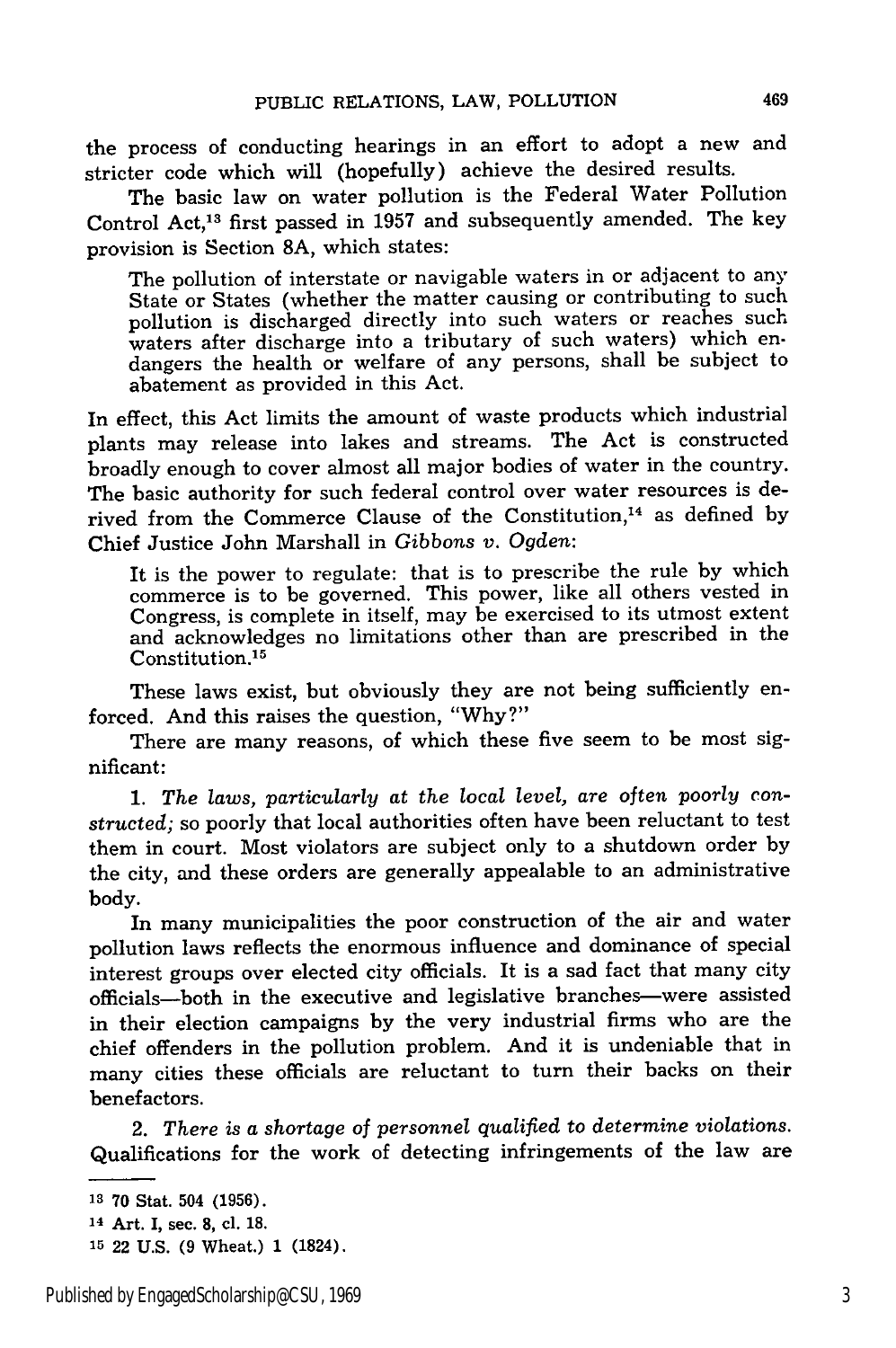extremely high, while the salary these men receive is generally quite low. A trained environmental engineer can earn a great deal more in private industry than in working for the government. The problem of competent personnel is one of the gravest in the entire area of air and water pollution control.

**3.** *There is a shortage both of equipment and of funds to enforce the law.* As a corollary to the personnel problem, adequate equipment has not been readily available to enforcement officials. Lack of money to purchase such equipment has, of course, been a major-and probably the most important-factor.

Government today must determine priorities in spending public funds, and, until recently, allocations to air and water pollution control boards have not been extensive. The fact that public funds have been unavailable has also, in the past, struck a critical blow at those who are attempting to arouse public awareness of the problem and thus eliminate it.

*4. Pollution problems cut across political boundaries.* Even if they were enforced to their practical limits, the laws are inadequate because pollution problems cut across political boundaries. For example, Lake Erie borders on four states-Ohio, New York, Michigan, and Pennsylvania. Action taken by Cleveland or by Ohio working alone would have only a partial effect.

Similarly, air pollution cannot be eliminated by a municipality working by itself. Even if Cleveland eliminated all the air polluters within its boundaries, the city's air would still be fouled by pollution from suburban concentrations. Attacking the problems on a municipal or, in some cases, even on a state basis, is not sufficient. Joint action by groups of cities and states is required. Steps are being taken in this direction, but more progress is needed faster.

**5.** *There is a lack of general public interest.* This fifth reason for inadequate enforcement of the laws is really the most important one. Governments tends to rate the importance of a problem by the degree of demand by the public for action. In other words, in government, as in many other areas, the squeaking wheel gets the most grease.

This is the real key to solving the problem. If public demand calls for action on pollution-and calls for it strongly-then government will answer that demand. However, until recently, the public, nationwide, has been conspicuously silent on the subject of pollution, and even today groups concerned about the problem are having difficulty in securing adequate support.

For example, here in Cleveland a citizens group was forced to postpone for a year the submission of an anti-air pollution bill to the Ohio Legislature because they were unable to get enough signatures on the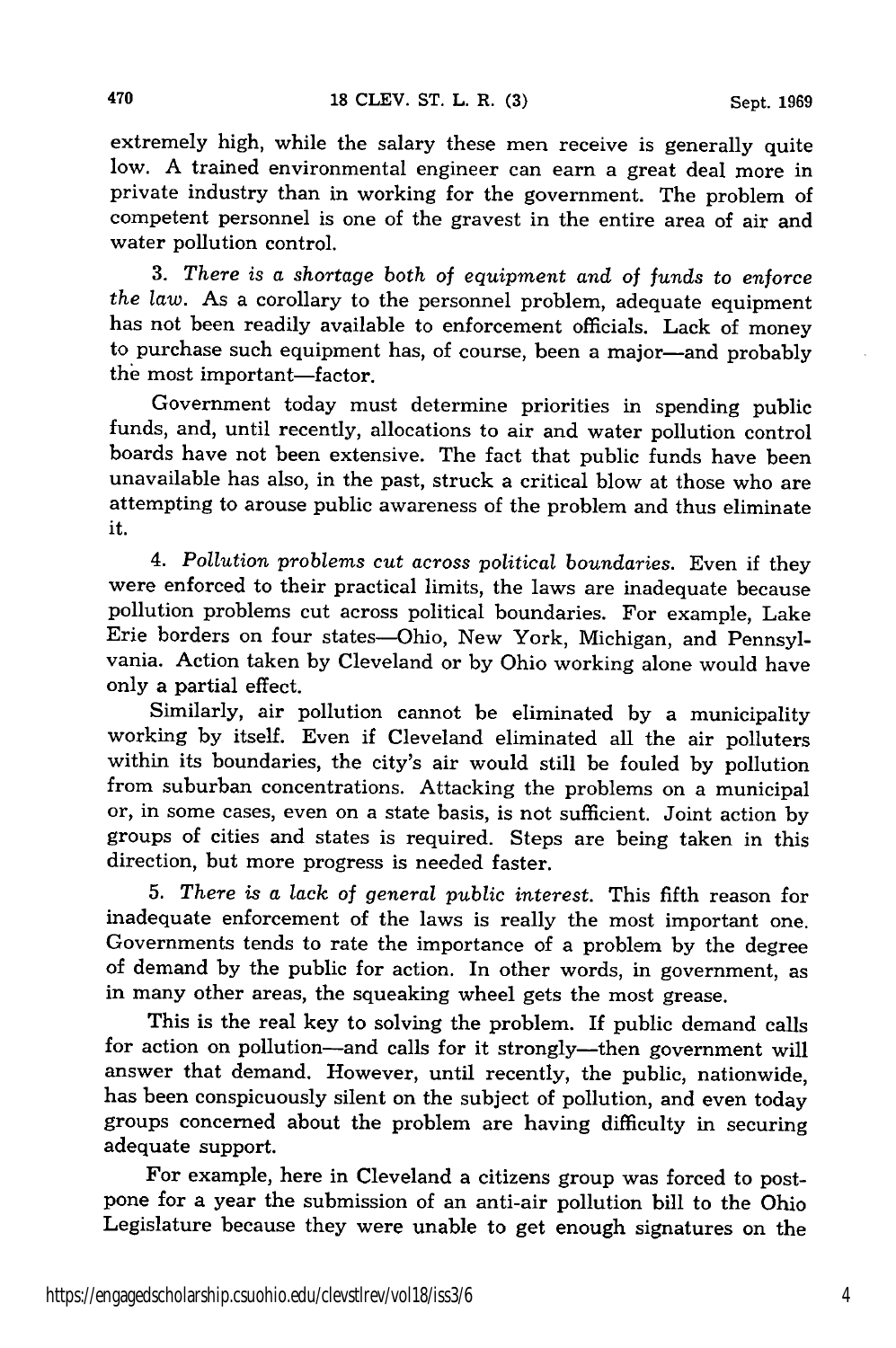petition. In the story which appeared in the Cleveland newspapers, 1 the coordinator for the group said that the signatures had to be collected in at least 44 Ohio counties and that it was difficult to arouse interest in some of the smaller rural communities. It is not only lack of interest in rural communities, but lack of interest nationwide.

Why this unconcern on the part of the public? Primarily because the people have not been made aware of the extent and urgency of the problem. Arousing the public is the single most important prerequisite for action.

*And that's where public relations comes in.*

### **Public Relations About Law and Pollution**

The business of public relations is to inform the people and to create an atmosphere conducive to action. When combined with the techniques of advertising, it can be of powerful assistance in mobilizing for a cause. Such things as the fund raising campaigns for United Appeal and the Heart Fund and the Cancer Society, and the current anti-cigarette campaign, are instances of skilled informing of the people of problems, and of securing their involvement and action.

In the last year or so, public relations and advertising have begun to be used specifically in the anti-air and water pollution fight. Most people have seen the television commercial on "there's still time to get a clean glass of water" and have been urged to send for a government brochure telling what "you can do to curb water pollution." Both of these are laudable, though limited, attempts at arousing public interest. But a far more concentrated and extensive campaign is necessary.

In Cleveland, the capabilities of public relations were used in order to secure public support and involvement in a specific anti-pollution effort. This was the campaign for passage of the \$100 million water pollution bond issue which appeared on the November 1968 ballot. A Cleveland public relations firm was retained to conduct the campaignwhich used all the trappings of an election campaign: billboards, flyers, bumper stickers, radio commercials, bus posters, etc. All of these told the same story: "Don't Let a Great Lake Die." And they showed the results of continued inaction: the skeleton of a fish killed by pollution. The support of the newspapers and various citizens groups was also secured.

The success of the effort is shown by the fact that the voters passed the bond issue, and \$100 million now can be used to fight pollution in Lake Erie.

The effort was, like the two others mentioned earlier, a limited one -- in this case limited to one specific project in one specific city. But it does serve to illustrate the type of activity which can be successful both

**<sup>16</sup>**Cleveland *Press* (Dec. **28,** 1968).